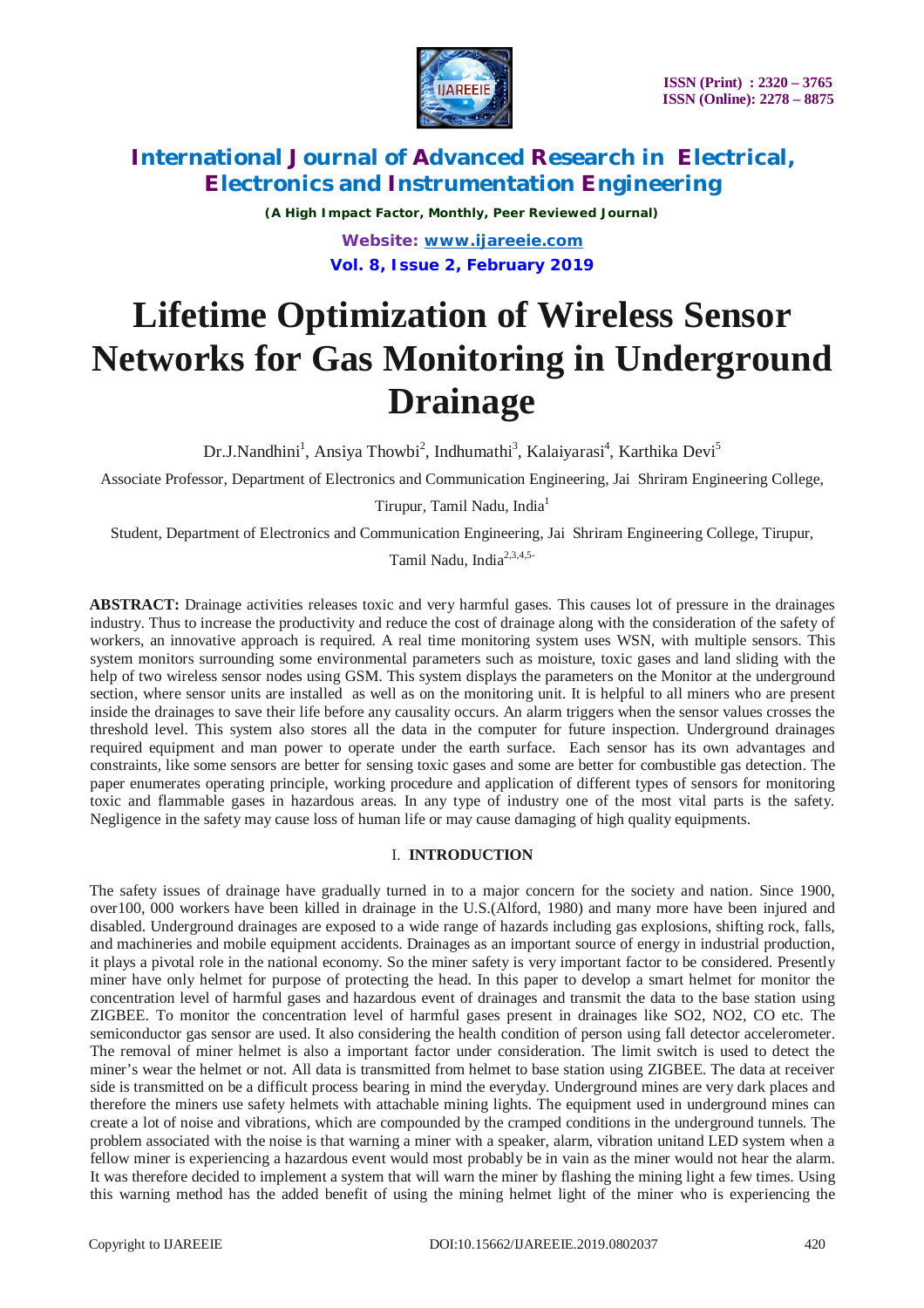

*(A High Impact Factor, Monthly, Peer Reviewed Journal)*

*Website: [www.ijareeie.com](http://www.ijareeie.com)*

### **Vol. 8, Issue 2, February 2019**

hazardous event. Flashing the light constantly simultaneously show who is experiencing the problem as well as indicate the location of the miner. Also headphone and speaker are used to send the emergency message signal.

#### **II. LITERATURE REVIEW**

Author, *M.R. AKSHAY D. PRABHU, MR. ASHWIN D.PATHAK* **gas leakage detector uses ARDUINO UNO microcontroller** is the gas leakage sensor is a such a device with detects gas leaks at initial level and warns the people of the same. Author, *ARAVIND BELIRAYA* **GSM based gas leakage detection** system is the gas sensor can be used which has high sensitivity for propane (C3H8) and butane(C4H10).Gas leakage system consists of GSM module, which warns by sending SMS. Author MUHAMMED MOSTAFA **GSM based gas leakage detection system using ARDUINO** for the toxic gases like butane (also known as LPG), methane and carbon monoxide are sensed and displayed on the LCD display. The concentration of the gasses will be shown in the form of percentage by LCD display. In JERRY SILVIOUS, DAVE TAHMOUSHh **Detection Of Liquefied Petroleum Gas Using Sensor Through ARDUINO Uno Microcontroller** for in this paper the leakage of gas is sensed by MQ2 sensor and notified to the user through SMS and a phone call using GSM, which is help for transforming this simple device *.*The block diagram which is content different types of sensors like Dust and Co2 sensor ,Vibration sensor, Soil Sensor ARDUINO , ZIGBEE, LED light, buzzer etc. Under the normal condition sensors are inworking conditions means it sense the all the parameter to respective sensors. When abnormal condition is occursensor sense the signal and give to the ARDUINO. ARDUINO compare the value and check which is greater than predeterminedvalue. If it is greater than that given value it give the signal to the buzzer as well as LED light which isstart to alarming and glowing. This process starts at time in underground section simultaneously ARDUINO gives thesignal to the Xbee. ZIGBEE works as trance-receiver it transmit the signal from one node to next node.

#### **III. SYSTEM DESIGNING**

*Block Diagram*



#### **POWER SUPPLY UNIT:**

Power supply is a reference to a source of electrical power. A device or system that supplies electrical or other types of energy to an output load or group of loads is called a power supply unit or PSU. The term is most commonly applied to electrical energy supplies, less often to mechanical ones, and rarely to others.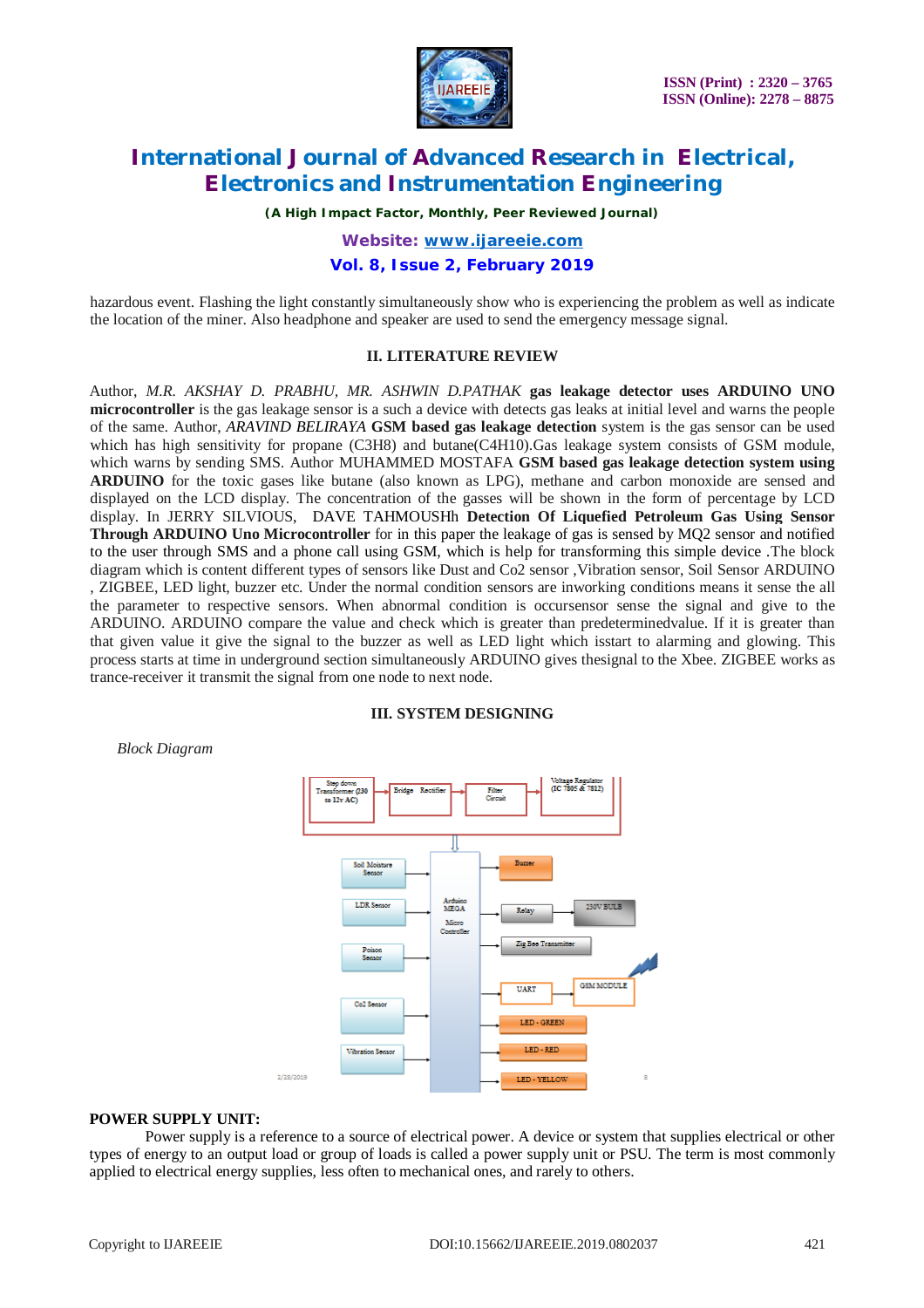

*(A High Impact Factor, Monthly, Peer Reviewed Journal)*

*Website: [www.ijareeie.com](http://www.ijareeie.com)*

## **Vol. 8, Issue 2, February 2019**



Fig : Power Supply unit

### **ARDUINO MEGA MICROCONTROLLER OVERVIEW**

The ARDUINO Mega 2560 is a microcontroller board based on the ATMEGA 2560(datasheet). It has 54 digital input/output pins (of which 14 can be used as PWM outputs),16 ANALOG inputs, 4 UARTs (hardware serial ports), a 16 MHz crystal oscillator, a USB connection, a power jack, an ICSP header, and a reset button. It contains everything needed to support the microcontroller, simply connect it to a computer with a USB cable or power it with a AC-to-DC adapter or battery to get started. The Mega is compatible withmost shields designed for the ARDUINO DUEMILANOVE

### **VIBRATION SENSOR**:

It works on electromechanical principle vibration velocity sensors operate in accordance with the electrodynamics principle and are used for measuring the bearing absolute vibration based on the piezoelectric effect. Change in resistance due to the force acting on it and convert it into 4 - 20 mA. They are measuring differences in oscillation, so they probably want a -12 and +12swing with 0 as the base linearwe have piezoelectric sensor which detects the vibration created on the surface. We can also use shock sensor to detect vibrations.

### CO2 SENSOR

CO2 sensor is a chemical optical sensor utilizing the acidic nature of CO2 for detection. It consists of a gaspermeable membrane in which a pH-sensitive luminescence dye is immobilized together with a buffer and an insert reference luminescent dye. CO2 Permeable into the membrane changes the internal pH of the buffer. With this changes the luminescence of the pH-sensitive dye. Together with the inert reference dye internal referencing is made for detection of the luminescence lifetime of the sensor. The measurement signal detected by the pCO2 mini correlates to the partial pressure of CO2 ambient.

#### **SOIL MOISTURE SENSOR**

Soil moisture sensors measure the water content in soil. A soil moisture probe is made up of multiple soil moisture sensors.This Soil Moisture Sensor can be used to detect the moisture of soil or judge if there is water around the sensor, let the plants in your garden reach out for human help.Insert this module into the soil and then adjust the onboard potentiometer to adjust the sensitivity. The sensor would outputs logic HIGH/LOW when the moisture is higher/lower than the threshold set by the potentiometer

GSM is a mobile communication modem; it is stands for global system for mobile communication (GSM). The idea of GSM was developed at Bell Laboratories in 1970. It is widely used mobile communication system in the world. GSM is an open and digital cellular technology used for transmitting mobile voice and data services operates at the 850MHz, 900MHz, 1800MHz and 1900MHz frequency bands.

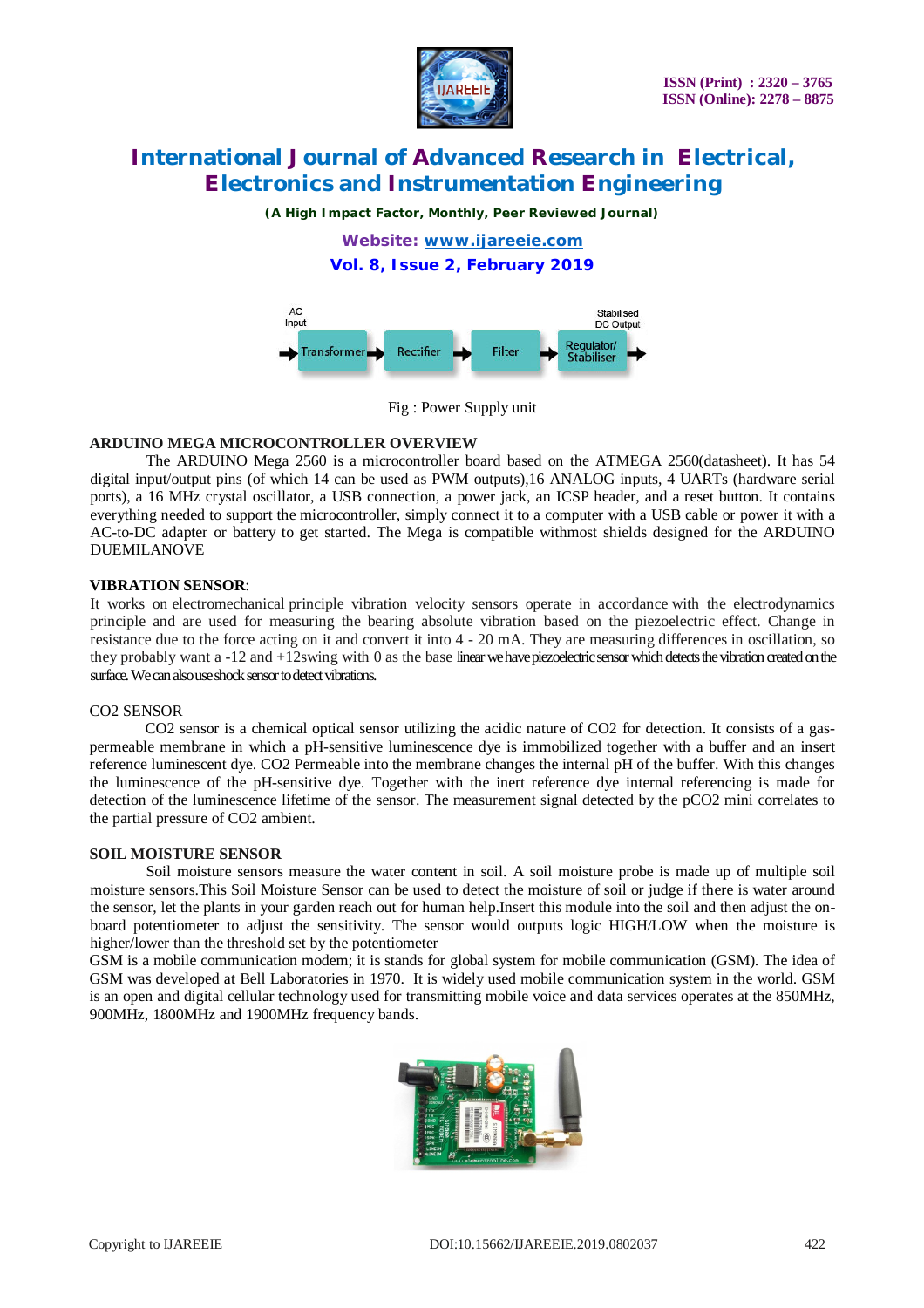

*(A High Impact Factor, Monthly, Peer Reviewed Journal)*

*Website: [www.ijareeie.com](http://www.ijareeie.com)*

## **Vol. 8, Issue 2, February 2019**

The Universal Asynchronous Receiver/Transmitter (UART) controller is the key component of the serial communications subsystem of a computer. UART is also a common integrated feature in most microcontrollers. The UART takes bytes of data and transmits the individual bits in a sequential fashion. Serial transmission of digital information (bits) through a single wire or other medium is much more cost effective than parallel transmission through multiple wires. Communication can be "full duplex" (both send and receive at the same time) or "half duplex" (devices take turns transmitting and receiving).



## **IV. RESULT AND DISCUSSION**

The result of this project is determined by using a vibration sensor to sense the gas monitoring and its notification for GSM module.



**OUTPUT**



### **V. CONCLUSION AND FUTURE WORK**

Provide with the given features this system can be made more serviceable by adding few more basic small input like LED: It can also add-up to its indicating credibility by flashing indicating gas leakage.

**SENSOR**: continuous and productive involvement and addition of relevant and upcoming new technology based sensors